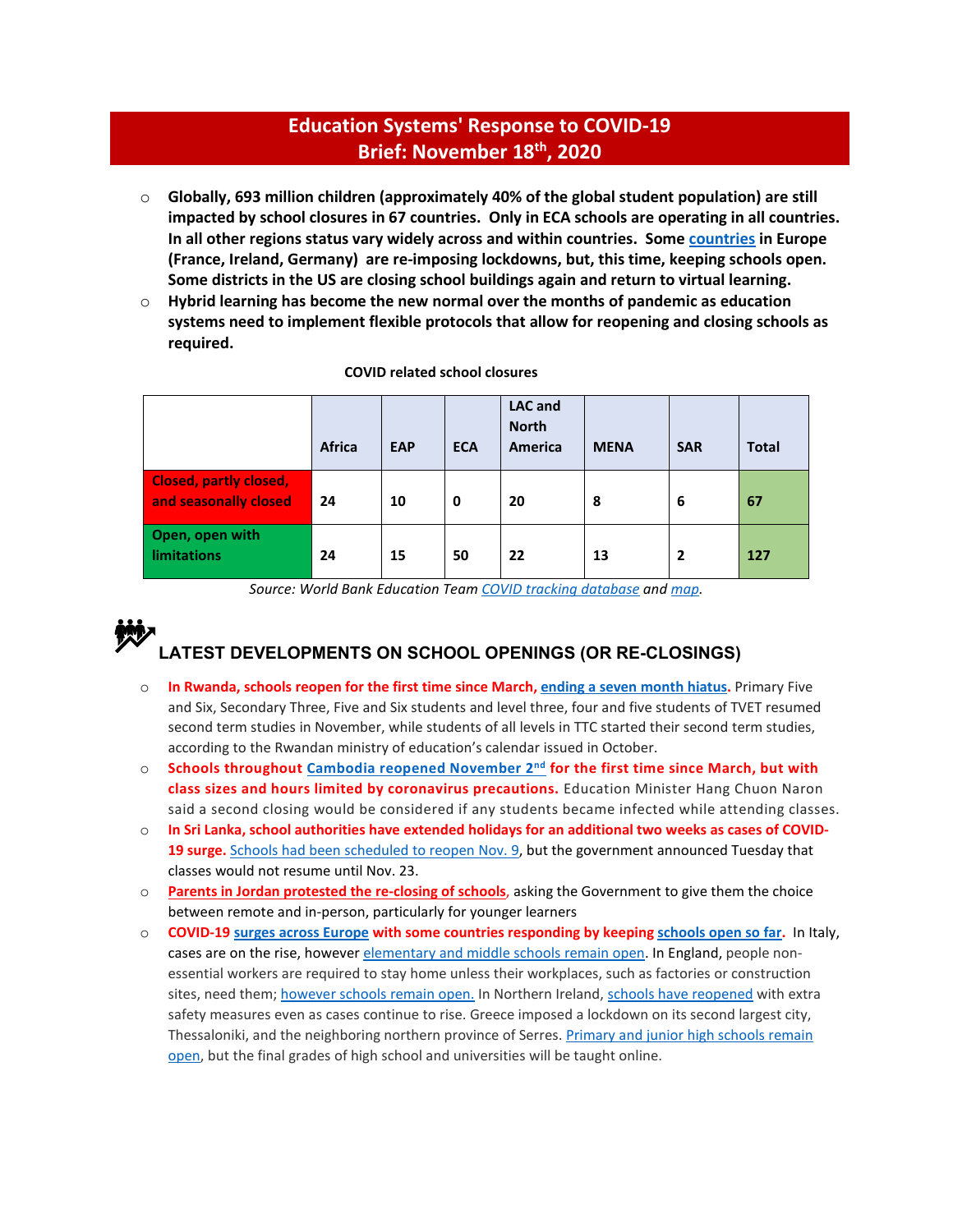- o **In the United States, policies vary by state and by district .** Public school systems are open but with different combinations of in-person and online classes. In New York City, schools buildings have been order to close and move to all-remote instruction if test positivity rate reaches 3% over a seven-day rolling average. In response to this rul[e, New York City's entire public school system](https://www.nytimes.com/2020/11/18/nyregion/nyc-schools-covid.html?name=styln-coronavirus-schools-reopening®ion=TOP_BANNER&block=storyline_menu_recirc&action=click&pgtype=Article&impression_id=8c750450-2a88-11eb-84ae-c15462948d77&variant=null) has been ordered to shut down on Nov 19<sup>th.</sup>.
- o **In the United States, assessments were carried out in September across many school systems and bleak results are emerging. The achievement gap among students in the District of Columbia widened** as the number of students reaching early literacy benchmarks has declined since schools shut down in March, according t[o data released by D.C. Public Schools.](https://www.washingtonpost.com/local/education/data-indicate-worsening-early-literacy-progress-and-widening-achievement-gap-among-district-students/2020/10/30/bebe2914-1a25-11eb-82db-60b15c874105_story.html) Similar results are found i[n Dallas,](https://www.dallasnews.com/news/education/2020/11/05/dallas-students-suffered-horrifying-learning-loss-during-pandemic-new-tests-suggests/) where half of students have learning losses in math and nearly a third in reading. These results also highlighted the vast disparities between black and Hispanic students. President-elect Biden has issue[d a five-step](https://www.politico.com/newsletters/weekly-education-coronavirus-special-edition/2020/11/09/making-up-for-lost-time-in-americas-schools-791454) plan to reopen schools which includes calls for Congress to approve an emergency fund and a concerted effort to build quality remote and hybrid learning strategies.
- o **Justin Trudeau announced the creation of a US\$91.5 million fund to support education during COVID-19 for indigenous communities.** This will allow the First Nations, Inuit and Metis Nation communities t[o hire](https://www.rcinet.ca/en/2020/10/30/ottawa-unveils-more-pandemic-support-for-indigenous-communities/)  [additional staff and to provide training](https://www.rcinet.ca/en/2020/10/30/ottawa-unveils-more-pandemic-support-for-indigenous-communities/) for early learning and childcare facility staff.
- o **The Ministry of Education and Culture of Finland announced the ["Right to learn" program](https://minedu.fi/en/-/hallituskauden-merkittavin-varhaiskasvatuksen-ja-perusopetuksen-kehittamisohjelma-kaynnistyy) to increase equity in basic education and early childhood education, allocating US\$354.9 million over two years.** It will focus on narrowing and preventing learning gaps due to the socioeconomic background, immigrant background or gender of students. Additionally, it aims to increase participation in early learning programs, increase early language learning and promote overall wellbeing of students.
- o **With the aim of investing in human capital, focusing on technical and vocational education in African nations, [the AfDB and the AU are releasing and African Education Fund](https://www.theafricareport.com/48729/africa-lessons-learned-so-far-from-the-covid-19-pandemic/) of nearly \$300 million.** It will be a "unique" [Africa-initiated, continental level education fund](https://thepienews.com/news/us300m-planned-african-technical-skills-development/) designed, led and managed by Africans, that will finance training in post-secondary education including TVET, STEM, and innovation skills,

# **RESEARCH AND LATEST FINDINGS**

- o **Brooking[s published a report](https://www.brookings.edu/blog/education-plus-development/2020/11/03/pre-primary-education-around-the-world-how-can-we-provide-quality-universal-early-education-for-all/) about the impact of COVID-19 on our youngest learners.** The impact of the pandemic and the subsequent closures of preschools and childcare centers have affected families around the world.
- o **The OEC[D published a report,](https://www.oecd-ilibrary.org/education/teachers-training-and-use-of-information-and-communications-technology-in-the-face-of-the-covid-19-crisis_696e0661-en;jsessionid=11kQ1EY6nnaM71RYUW-dWyqG.ip-10-240-5-34) "Teachers' training and use of information and communications technology in the face of the COVID-19 crisis".** The report explores the results of TALIS 2018 and offers useful information to illuminate why some teachers are more likely to let students use ICT for projects and to explore the factors behind whether teachers take up professional development activities that include ICT skills for teaching.
- o **A recently published study aimed at analyzin[g how school closures affect low and high achieving students](https://www.cesifo.org/DocDL/cesifo1_wp8648.pdf)** found that students on average reduced their daily learning time of 7.4 hours by about half, the reduction was significantly larger for low-achievers (4.1 hours) than for high-achievers (3.7 hours). The study was conducted in Germany.
- o **A study evaluating the effects of school closures based on standardized tests** in the last year of primary school in Flemish schools in Belgium was [recently released.](https://feb.kuleuven.be/research/economics/ces/documents/DPS/2020/dps2017.pdf) The study found students of the 2020 cohort experienced significant learning losses in all tested subjects, with a decrease in school averages of mathematics scores of 0.19 standard deviations and Dutch scores of 0.29 standard deviations as compared to the previous cohort.
- o **The Netherlands, which experience a relatively short lockdown (8 weeks) and has a high degree of technological preparedness, tests before and after lockdown [reveal a learning loss](http://conference.iza.org/conference_files/COVID_Youth/engzell_p30359.pdf) of about 3 percentile**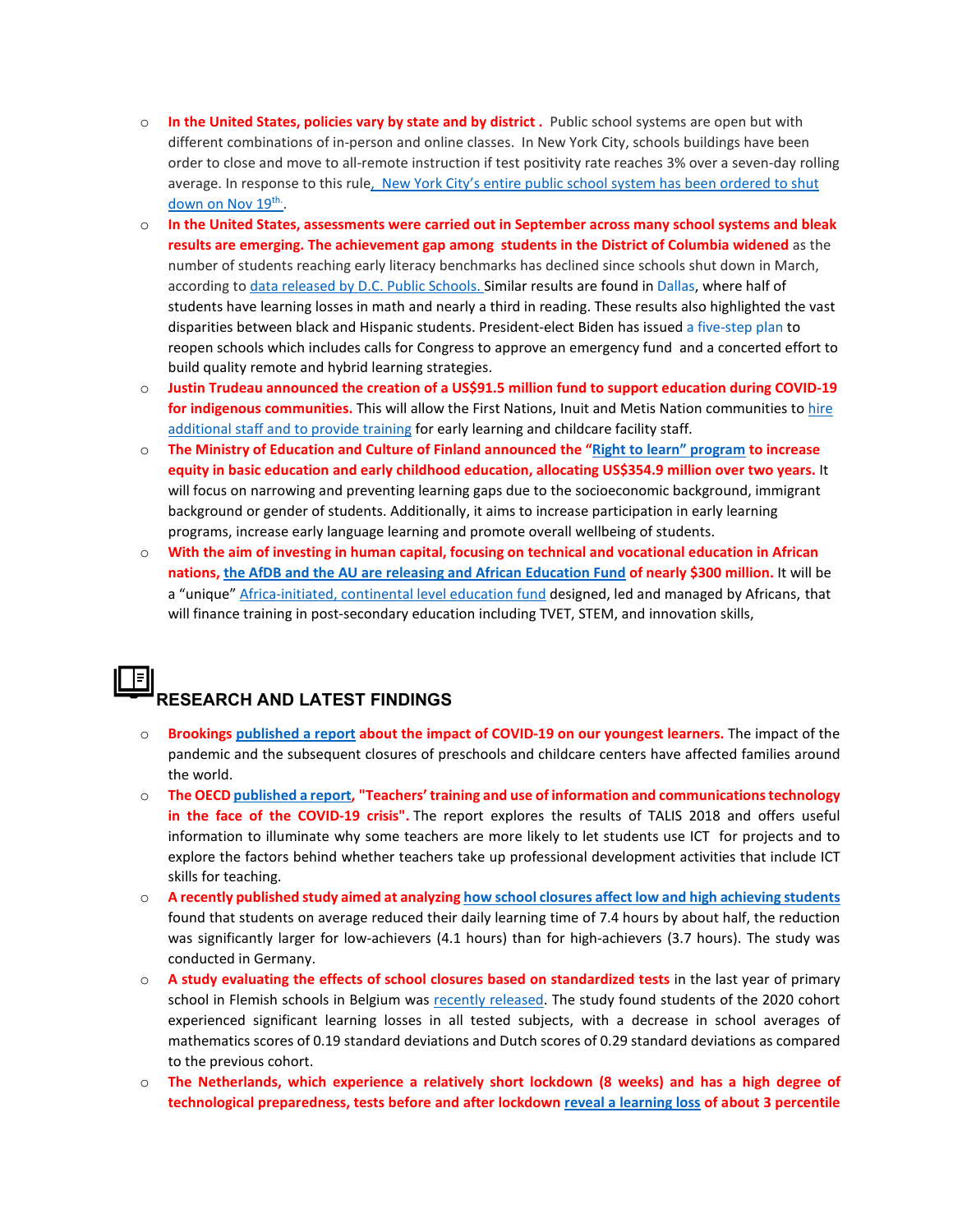**points or 0.08 standard deviations**. Losses are up t[o 55% larger among students from less-educated homes.](https://osf.io/preprints/socarxiv/ve4z7/) The average learning loss is equivalent to a fifth of a school year, nearly exactly the same period that schools remained closed. These results imply that students made little or no progress whilst learning from home, and suggest much larger losses in countries less prepared for remote learning.

- o **How to [transform your learning environments](https://www.sasaki.com/voices/how-to-transform-your-learning-environments-for-covid-19/) for COVID-19** looks at the various measures that need to be considered when transforming physical classroom spaces into safe learning environments for students.
- o **A study in Australia reveals that the education systems is failing up to one in three children and young people.** The [paper](https://www.vu.edu.au/sites/default/files/educational-opportunity-in-australia-2020.pdf) also shows gaps in a wide range of critical skills and capabilities from school entry, with Indigenous children, children from low socioeconomic backgrounds, and children in very remote areas at least twice as likely as their peers to have a developmental vulnerability.

# $\frac{\theta}{\dot{\theta}\cdot\dot{\theta}}$ **RESOURCES**

#### *Reports and Surveys*

- o **[UNICEF released a report](https://reliefweb.int/sites/reliefweb.int/files/resources/201016_eapro_girls_education_covid_final.pdf) detailing the effects of COVID-19 on the education of girls in countries across East Asia and Pacific region.** The report proposes considerations for national stakeholders and policy makers in their school reopening efforts and beyond.
- o **Save our Future, a global coalition supported by hundreds of organizations worldwide,** released a [white](https://saveourfuture.world/wp-content/uploads/2020/10/Averting-an-Education-Catastrophe-for-the-Worlds-Children_SOF_White-Paper.pdf)  [paper](https://saveourfuture.world/wp-content/uploads/2020/10/Averting-an-Education-Catastrophe-for-the-Worlds-Children_SOF_White-Paper.pdf) that aims to develop a common narrative around the impact of COVID-19 on education and key actions required.
- o **UNESCO, UNICEF, and the World Bank** have released a report analyzing the main findings from two rounds of a Survey on National Education Responses to COVID-19 School Closures (see above).
- o **Using the [COVID Airborne Transmission Estimator](https://english.elpais.com/society/2020-10-28/a-room-a-bar-and-a-class-how-the-coronavirus-is-spread-through-the-air.html?ssm=TW_CC&fbclid=IwAR0zdu20LkW5kN6CsmGNr70m5-c51PLk56fEmd_4qMKUpIRPHtI4XPx2n3E) developed by the University of Colorado, El Pais newspaper has estimated different scenarios of aerosol transmission. Their findings highlight e importance of [adequate ventilation in schools during the COVID-19 pandemic.](https://english.elpais.com/society/2020-10-28/a-room-a-bar-and-a-class-how-the-coronavirus-is-spread-through-the-air.html?ssm=TW_CC&fbclid=IwAR0zdu20LkW5kN6CsmGNr70m5-c51PLk56fEmd_4qMKUpIRPHtI4XPx2n3E)** Their simulations show that if two hours are spent in the classroom with an infected teacher, **without taking any measures** such as proper ventilation and PPE to counter the number of aerosols, there is the risk that up to 12 students could become infected. If everyone is wearing a mask the number of possible infected reduces to five, and if the room has proper ventilation and the class ends after one hour the risk drops even further.
- o **The World Bank, UNESCO, and UNICEF** released a report **["What Have We Learnt; Findings of a Survey of](https://openknowledge.worldbank.org/handle/10986/34700)  [Ministries of Education on National Responses to COVID"](https://openknowledge.worldbank.org/handle/10986/34700)**. The report aggregates the first two rounds of data collection of the survey (between May-October 2020) administered to government officials from ministries of education of 149 countries. Some of the [topics analyzed](https://infogram.com/key-findings-1hxr4z5ynon74yo?live) include the different modalities of remote learning offered across income groups, criteria for reopening schools, support to students and teachers, and perceptions of remote learning effectiveness [effectiveness.](https://www.unicef.org/press-releases/children-poorest-countries-have-lost-nearly-four-months-schooling-start-pandemic) A Webinar on the subject was also held on November 4<sup>th</sup>. A recording of the presentation and discussion is availabl[e here.](https://www.youtube.com/watch?v=42OEb1aFPkE&feature=youtu.be) The Survey will run on a regular basis to ensure that the latest impacts and responses are captured. A third wave of data collection will be announced shortly.
- o In an **[event](https://live.worldbank.org/smart-buys)** on October 28th, the **World Bank, the UK government, and Building Evidence in Education Global Group** presented a new multidisciplinary **[Global Education Evidence Advisory Panel](https://www.worldbank.org/en/topic/teachingandlearning/brief/global-education-evidence-advisory-panel)** of leading education experts and launched its first **["Smart Buys" report](http://documents1.worldbank.org/curated/en/719211603835247448/pdf/Cost-Effective-Approaches-to-Improve-Global-Learning-What-Does-Recent-Evidence-Tell-Us-Are-Smart-Buys-for-Improving-Learning-in-Low-and-Middle-Income-Countries.pdf)** that identifies cost-effective ways to improve global learning. The report sets out the best investments to improve the quality and take-up of education in developing countries, and those which do not necessarily represent good value for money.

#### *World Bank Resources*

o **Learning Poverty: Measures and Simulations, a World Bank [paper](http://documents1.worldbank.org/curated/en/232501603286799234/pdf/Learning-Poverty-Measures-and-Simulations.pdf)**. In a post-COVID-19 scenario of no remediation and low mitigation effectiveness for the effects of school closures, the simulations show that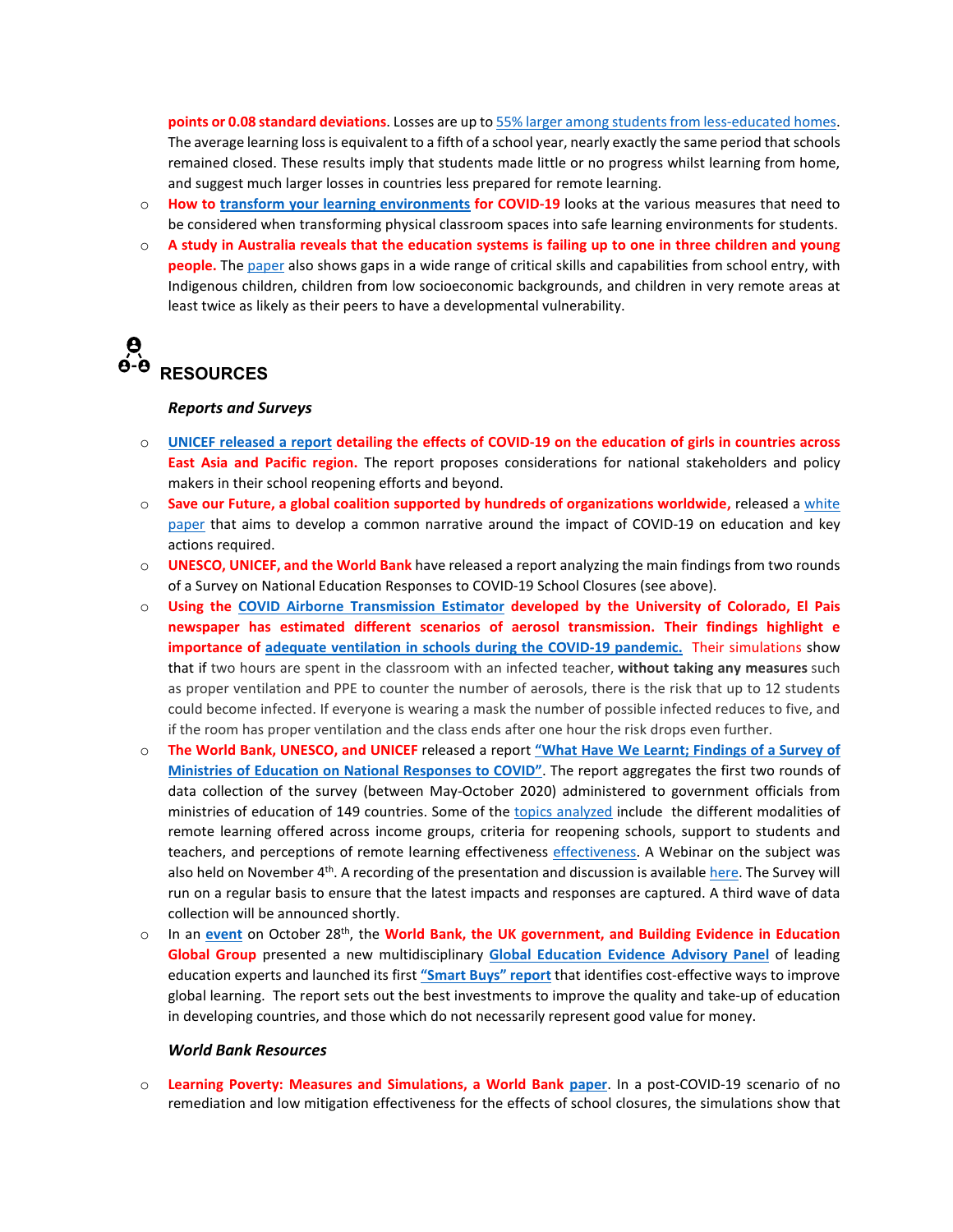learning poverty increases from 53 to 63 percent. Most of this increase seems to occur in lower-middleincome and upper-middle-income countries, especially in East Asia and the Pacific, Latin America, and South Asia.

- o **Progress continues to be made on the GPE funded "Continuous and Accelerated Learning in response to COVID-19 program"**, which is a \$25 million collaboration between the World Bank, UNESCO and UNICEF. Thi[s brief](https://www.worldbank.org/en/topic/education/brief/joint-initiative-for-continuous-accelerated-learning-in-response-to-covid-19) details the various updates on each subcomponent of the project.
- o **World Bank EdTech Podcast:** [Adapting to Student and Teacher Needs during COVID-19:](https://podcasts.apple.com/us/podcast/adapting-to-student-teacher-needs-during-covid-19-conversation/id1523333192?i=1000495430536) A conversation with the OECD Centre for Educational Research and Innovation. Other EdTech publications, such as guidance notes, knowledge packs on remote learning, radio, TV, mobiles, and ecosystems, can be found here. Additionally, the World Bank - in partnership wit[h Harvard Global Education Innovation Initiative,](https://globaled.gse.harvard.edu/education-and-covid-19-pandemic) [HundrED,](https://hundred.org/en/collections/quality-education-for-all-during-coronavirus) and the [OECD Directorate for Education and Skills](https://oecdedutoday.com/coronavirus/#Framework) - has produced over 30 [continuity stories](https://www.worldbank.org/en/topic/edutech/brief/lessons-for-education-during-covid-19-crisis-continuity-stories) and a [series of](https://www.worldbank.org/en/topic/edutech/brief/lessons-for-education-during-covid-19-crisis-webinars)  [webinars](https://www.worldbank.org/en/topic/edutech/brief/lessons-for-education-during-covid-19-crisis-webinars) presenting notes of how countries are supporting learning through high- and low-tech solutions during the COVID-19 pandemic.
- o **World Bank Country tool for [simulating the potential impacts of COVID](https://worldbankgroup.sharepoint.com/:x:/s/Education/EVzS8m_7UJBIkhMXMhYmF2EBQD7BjdUPcgUb1T5FPD4rnQ?e=NSNFq2&CID=78F39ED1-B5AC-40CD-A208-0D10651AC6C2&wdLOR=c71366A2B-67D2-4006-A2CD-3BCD962287C1)**-19 school closures on schooling and learning outcomes

#### *World Bank Blogs*

- $\circ$  Much ado about nothing? The next generation of human capital investments, skills and labor in Turkey and beyond[. \(English\)](https://blogs.worldbank.org/europeandcentralasia/the-next-generation-of-human-capital-investments-skills-and-labor-in-Turkey-and-beyond)
- o Tackling the impacts of Covid-19 is imperative to Ethiopia's journey to prosperity. [\(English\)](https://blogs.worldbank.org/africacan/tackling-impacts-covid-19-imperative-ethiopias-journey-prosperity)
- o Learning for All: Beyond an Average Score [\(English\)](https://blogs.worldbank.org/education/learning-all-beyond-average-score)
- o How to improve human capital? The need for cost-effective education investments. [\(English\)](https://blogs.worldbank.org/education/how-improve-human-capital-need-cost-effective-education-investments)
- o To rebuild our education systems, we must focus first on leadership [\(English\)](https://blogs.worldbank.org/education/rebuild-our-education-systems-we-must-focus-first-leadership)
- o Committing to learning for every child, despite conflict and crisis. [\(English](https://blogs.worldbank.org/dev4peace/committing-learning-every-child-despite-conflict-and-crisis)[/Spanish](https://blogs.worldbank.org/es/voces/compromiso-con-el-aprendizaje-de-cada-nino-pesar-de-los-conflictos-y-las-crisis)[/French\)](https://blogs.worldbank.org/fr/voices/garantir-chaque-enfant-la-chance-dapprendre-malgre-les-conflits-et-les-crises)
- o Strengthening the fight against Pakistan's learning crisis. [\(English\)](https://blogs.worldbank.org/endpovertyinsouthasia/strengthening-fight-against-pakistans-learning-crisis)
- o Unleashing human capital potential is key to Bangladesh's post COVID-19 resilience [\(English\)](https://blogs.worldbank.org/endpovertyinsouthasia/unleashing-human-capital-potential-key-bangladeshs-post-covid-resilience)
- o Egypt: #BacktoSchool brings a new test of "blending learning" [\(English\)](https://blogs.worldbank.org/arabvoices/egypt-back-school-brings-new-test-blending-learning)
- o Accelerating Foundational Literacy and Numeracy through Focus, Measurement, Support and Accountability [\(English\)](https://blogs.worldbank.org/education/accelerating-foundational-literacy-and-numeracy-through-focus-measurement-support-and)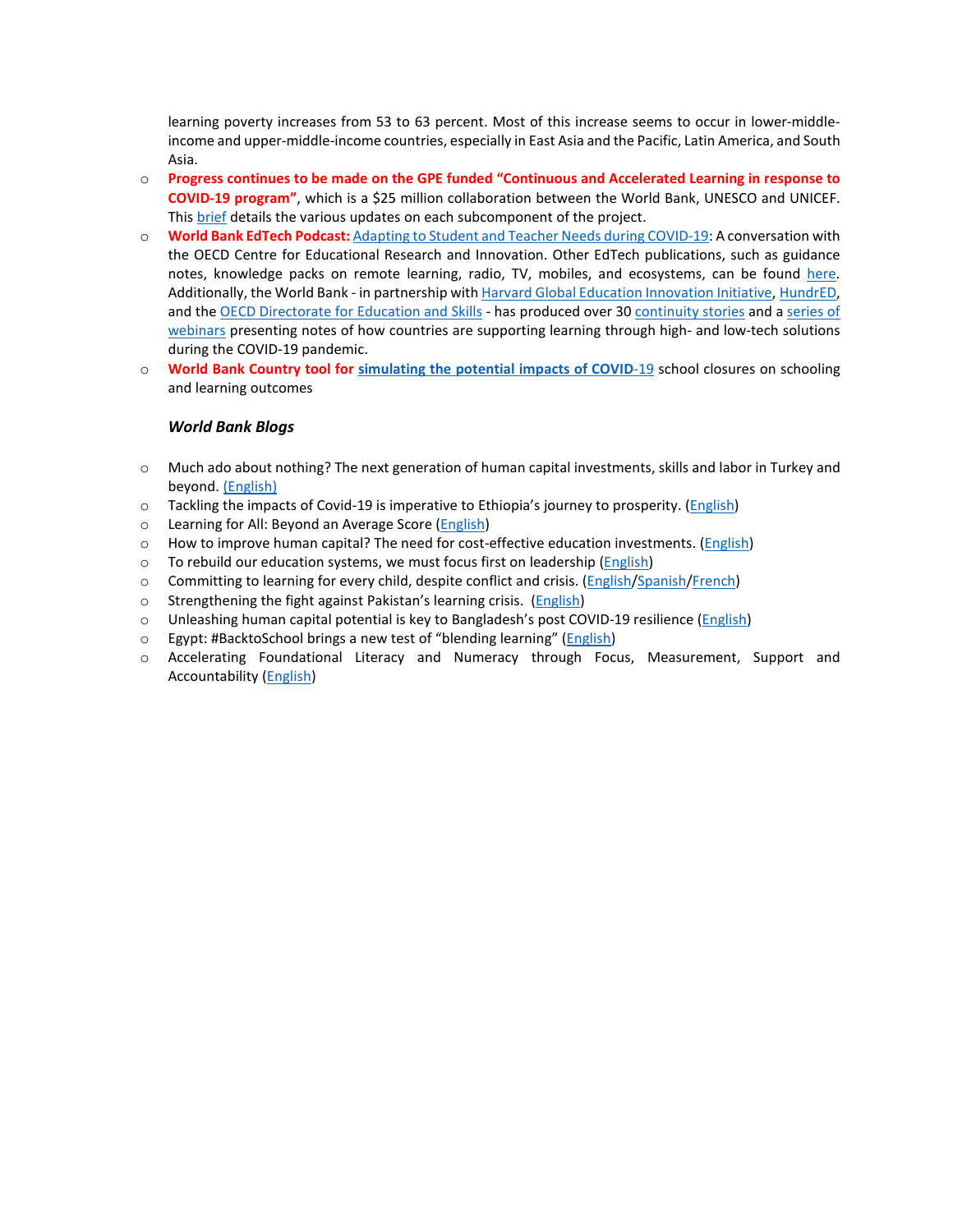## **ANNEX – Latest on COUNTRIES REOPENING SCHOOLS (received from teams) AFRICA**

- Angola, [schools reopened](http://www.angop.ao/angola/en_us/noticias/educacao/2020/9/41/Students-back-school-today,544b6c75-b29e-464a-a525-4f546eecc706.html) as of Oct 5<sup>th</sup>. University students and those in the Grades 6th, 9th, 12th and 13th who will have to comply strictly with the measures imposed by the health authorities of the country, will resume classes. This phased re-entry will allow for students from Grades 7th, 8th, 10th and 11th, all of them also from 2nd cycle of high school to re-enter school by Oct 19th, while primary and 1st cycle start on October 26th.
- **Benin**, as of early July, schools except for nurseries are open. Classrooms have social distancing rules set up – for example, the benches have been set out to observe the one-meter rule. Launched mass testing for teachers as a way to reassure parents that school will be a safe environment – masks were compulsory, but during reopening, a large number of students turned up without masks due to costs. Students will return to classes after the vacation period by September 28<sup>th</sup>.
- **Botswana.** Standard 7, form 3, and form 5 returned by June 17<sup>th</sup>, with additional classes gradually phasing in. Pre-primary schools began by August  $4<sup>th</sup>$ . Private schools have been making their own reopening decisions. Some [preventive measures](https://www.bbc.com/news/topics/c77jz3mdqypt/botswana) include checking body temperatures, regular disinfection, and wearing of masks.
- **Burkina Faso,** [schools and universities re-opened](https://www.africanews.com/2020/10/02/covid-19-schools-and-universities-reopen-in-burkina-faso-after-six-month-closure/) as of Oct 1<sup>st</sup>. The Ministry of Education is planning to pick up where they left off by teaching the previous year's curriculum up until mid-November, before getting underway with new content.
- **Burundi,** schools continued to operate through the pandemic. President Pierre Nkurunziza is [thought](https://www.ft.com/content/a232c62b-ded1-4dd4-8ca7-a5bb5214987f)  [to be](https://www.ft.com/content/a232c62b-ded1-4dd4-8ca7-a5bb5214987f) the first head of state to die due to side effects of COVID-19. Students returned to school by September 7 after the vacations period.
- **Cameroon,** schools and universities reopened by June 1<sup>st</sup>. Some of the [measures](https://www.voanews.com/africa/cameroon-opens-schools-amid-covid-19-spike) taken include: schools will be disinfected three times a week, schools without access to running water will be provided with it, making hand sanitizers and hand washing buckets available, having no more than 24 students per classroom, and only one student seated per bench instead of the usual four. According to Communication Minister Rene Emmanuel Sadi, [higher education institutions will also open](https://africa.cgtn.com/2020/10/05/schools-reopen-in-cameroon-after-seven-months-of-closure/) in the country on October 15.
- Cote d'Ivoire. Primary, secondary, and universities reopened as of May 25<sup>th</sup>. [Measures](https://www.reuters.com/article/us-health-coronavirus-ivorycoast-educati/ivory-coast-children-head-back-to-school-after-virus-shutdown-idUSKBN2311FC) include washing hands before and after classes. Classes are equipped with hand sanitizer gel. Students returned to classes by September 14, after the vacations period.
- **Democratic Republic of Congo.** School hav[e reopened in the country.](https://www.aa.com.tr/en/africa/schools-reopen-in-dr-congo-amid-covid-19/1937210) The resumption of schools was initially scheduled for Aug. 3, but it was postponed due to "technical and administrative reasons," according to Willy Bakonga, the education minister.
- **Ethiopia**. The government is preparing to [reopen schools](https://allafrica.com/stories/202009300268.html) by 10<sup>th</sup> of November. The Ministry of [Education has issued guidelines](https://allafrica.com/stories/202009100812.html) to limit number of students per classroom
- **Equatorial Guinea.** The Government decided on June 15th to ease emergency measures in force since March. This includes the [reopening of schools](https://www.africanews.com/2020/06/17/legal-alert-understanding-the-dos-and-donts-of-equatorial-guineas-deconfinement-measures/) for exams as long as they can comply with protective measures such as the use of masks, social distancing, hand washing practices, among others. After a period of vacation, the government authorized the opening of schools from September  $1<sup>st</sup>$  with a capacity of 50% students per class.
- Ghana implemented a phased, selective reopening: June 15<sup>th</sup> Final year tertiary students returned to classes; June 22<sup>nd</sup> – Final year senior secondary reopened; June 29<sup>th</sup> – Final year junior high school reopened; all other students will be home till further notice. After a period of vacations exam classes have reopened on Oct 5<sup>th</sup>.
- Guinea, school[s reopened](https://reliefweb.int/report/guinea/guinea-coronavirus-covid-19-situation-report-no-11-24-june-7-july-2020) on June 29<sup>th</sup>, starting with exam classes. Currently students are on vacation.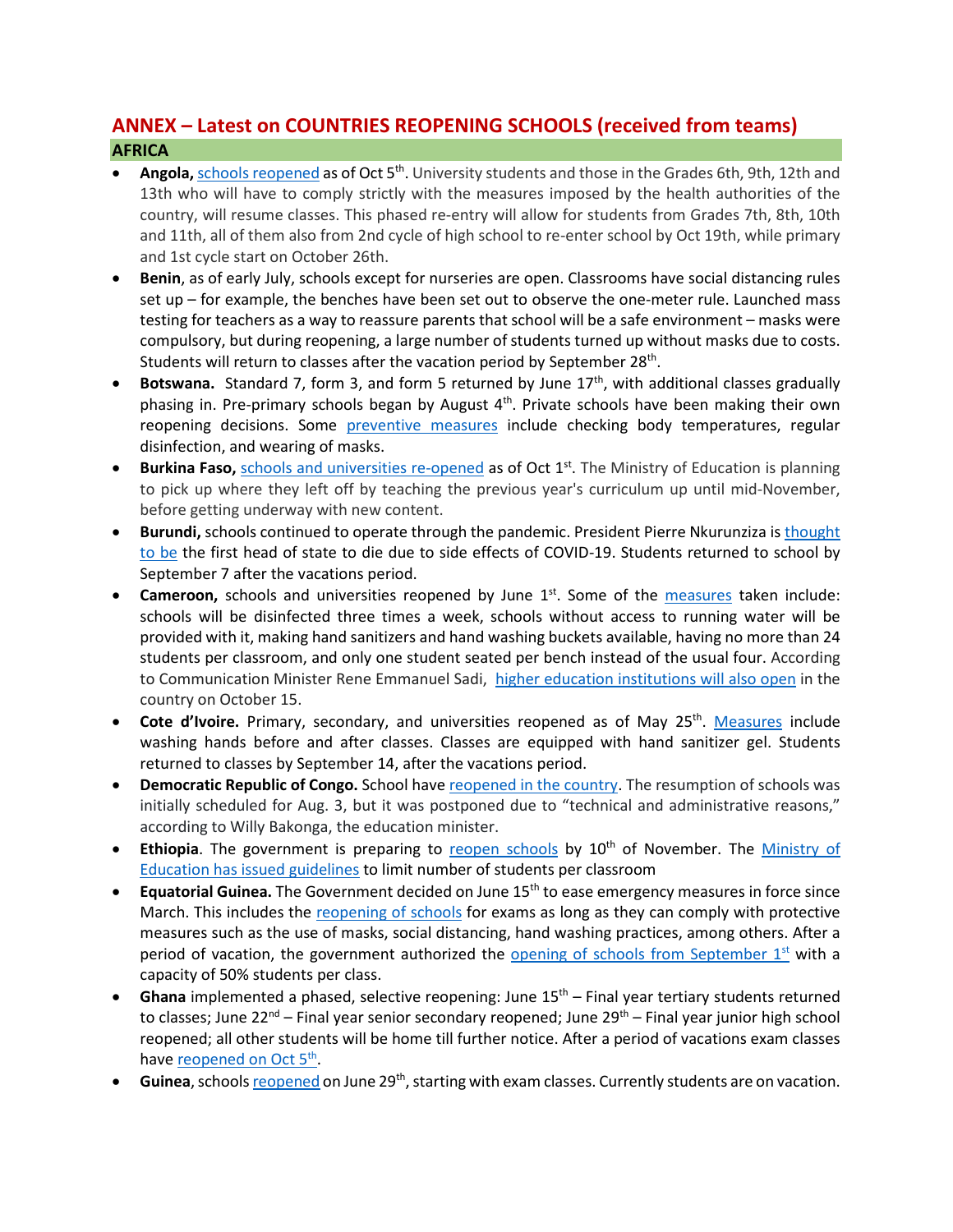- **Kenya**, authorities have reversed their policies and have [moved ahead with school reopening.](https://www.unicef.org/kenya/press-releases/UNICEF-welcomes-schools-reopening-in-Kenya) Students in grades four, eight and 12 have returned to classes on Oct 12<sup>th</sup>.
- Liberia. Schools reopened June 22<sup>nd</sup> for [last year of senior secondary](https://allafrica.com/stories/202007170728.html) students who are expected to sit exams this year.
- **Madagascar** has reopened schools for [some grades](https://reliefweb.int/sites/reliefweb.int/files/resources/UNICEF%20Madagascar%20COVID-19%20Situation%20Report%20for%207%20July%202020.pdf) (final year of high school, grade three, and grade seven). Attendance of pupils appears to be low. On July  $6<sup>th</sup>$  a lockdown was reinstated in the central region and schools had to [close again.](https://www.cnn.com/2020/07/06/africa/madagascar-lockdown-coronavirus-intl/index.html) They are now gradually reopening in some [regions.](https://reliefweb.int/report/madagascar/madagascar-country-office-covid-19-response-13-august-2020) After vacation, schools are partially reopened as of September  $1<sup>st</sup>$  for examinations classes.
- **Malawi.** Many schools in Malawi have [reopened to prepare students](https://www.bignewsnetwork.com/news/266346433/feature-malawian-students-back-to-school-under-strict-covid-19-measures) for their final national examinations of the year. More grade[s returned](https://www.unicef.org/malawi/stories/school-reopening-malawi) to classes on October 12<sup>th</sup>.
- **Mozambique** started to [gradually reopen by the end of August,](https://blogs.worldbank.org/water/times-covid-19-future-education-depends-provision-water-sanitation-and-hygiene-services) with total of 627 secondary schools and 19 teacher training institutes selected for the first phase of reopening, bringing back to school about [82,000 pupils,](http://www.mined.gov.mz/STATS/Pages/3Marco.aspx) of which 24,000 girls. However only one in four of these schools had access to the basic services required for adequate hygiene practices.
- **Namibia:** [Schools in most parts of the country](https://www.aa.com.tr/en/africa/schools-reopen-in-namibia-after-months/1965648) reopened on 7<sup>th</sup> September after months of closure. Classes are being held maintaining social distancing rules.
- **Nigeria:** School[s reopened in Nigeria after six months](https://www.voanews.com/africa/nigeria-government-calls-reopening-schools-after-6-month-covid-lockdown) of being closed. Nigeria's Ministry of Education says despite measures put in place to help students cope with the suspension of classes, poorer students have been more affected because of their inability to afford remote learning.
- Niger, students [went back to school](https://reliefweb.int/report/niger/schools-reopen-niger-after-pandemic-closings) by October 15<sup>th</sup>.
- **Rwanda:** Many [Universities in Rwanda reopene](https://www.aa.com.tr/en/africa/schools-reopen-in-kenya-rwanda-dr-congo/2003919)d after seven months of closure. The reopening of schools in Rwanda followed an assessment done in September by the Education Ministry in partnership with the Higher Education Council which inspected 29 universities and other higher education institutions to ascertain their readiness. [The reopening of secondary and primary schools](https://www.aa.com.tr/en/africa/schools-reopen-in-kenya-rwanda-dr-congo/2003919) has started for students in some grades who [resumed classes](https://africa.cgtn.com/2020/11/02/rwandan-schools-partly-reopen-after-7-month-suspension-due-to-covid-19/) on November 2<sup>nd</sup>, the rest will follow by November 23rd.
- **Sierra Leone.** School reopening Task Force established and working on different elements. Schools reopened July  $1<sup>st</sup>$  for those sitting for [standard exams.](http://slconcordtimes.com/opinion-20/) A set of guidelines has been prepared and students returned to classes by September 15<sup>th</sup> for preprimary and by October 15<sup>th</sup> for primary schools, JSS, and SSS. The Ministry of Basic and Senior Secondary Education of Sierra Leone also announced that they will support accelerated learning activities using the new basic curriculum and that Radio Teaching program will be expanded.
- **South Africa** delayed planne[d reopening of schools](https://medicalxpress.com/news/2020-07-south-africa-phase-reopening-schools.html) after a spike in infections, but then reopened June  $8<sup>th</sup>$  using a phased reopening. Despite the number of COVID-19 cases growing sharply, by July 6, grades 6 and 11 returned to classes as part of the second stage of reopening. Due to the increase in COVID19 cases, the president of South Africa declared tha[t schools were closing](https://www.voanews.com/covid-19-pandemic/south-africa-schools-close-4-weeks-curb-coronavirus) for four weeks, except for grade 12 which will have a one week break. By late August [children returned to schools](https://www.aa.com.tr/en/africa/south-africa-teachers-voice-concern-as-schools-reopen/1952118) after the precautionary break, teachers unions expressed their concern on being underprepared to ensure safety.
- **South Sudan** The government has [initiated plans to reopen schools](https://en.unesco.org/news/unicef-and-unesco-welcome-decision-reopen-schools-south-sudan) in October. The reopening will happen in phases. Phase 1 includes the candidate classes, Primary 8 and Senior 4, and will start the first week of October 2020. Phase 2 includes all schools and grades and will coincide with the start of the academic year in February 2021.
- **Sudan** ha[s postponed reopening of schools](https://reliefweb.int/report/sudan/sudan-covid-19-situation-overview-response-10-november-2020) till November 22nd.
- Tanzania [reopened schools](https://africa.cgtn.com/2020/06/29/tanzanian-schools-reopen-with-strict-health-guidelines/) on June 22<sup>nd</sup>, with kindergartens, primary, and secondary schools resuming activities, with many parents concerned about the safety of learning environment in the context of increased infection cases. Schools reopened after the August break by September  $1<sup>st</sup>$ .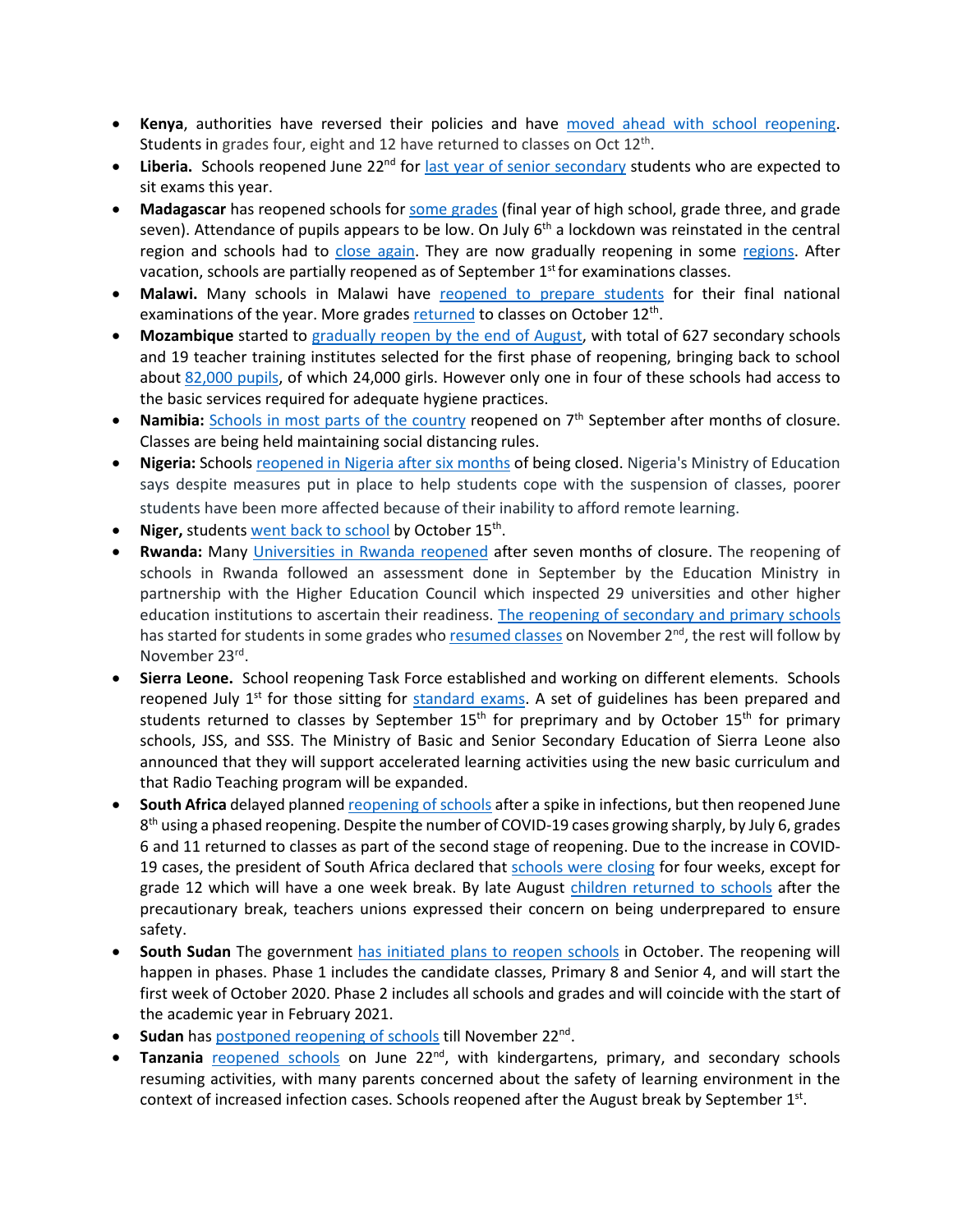- **Togo,** by June 15<sup>th</sup> final year pupils of primary and junior high schools; second and third-year students of senior high schools [returned to classes.](https://www.togofirst.com/en/education/1306-5718-schools-reopen-on-june-15-2020)
- **Zambia.** Students of examination classe[s returned to school](http://www.xinhuanet.com/english/2020-06/01/c_139105832.htm) by June 1<sup>st</sup>. Ministry of General Education has released guidelines on measures for safe school reopening as well as responsibilities of teachers/staff/administrators: smaller class size to the extent possible, observing physical distancing measures, having staff and students wearing masks, and maintaining a stock of masks to support vulnerable learners, compressing the curriculum, etc.
- **Zimbabwe.** Examination classes (grade7, form 4, upper sixth) returned to classes on September 28<sup>th</sup>, followed in October 26 by next year's examination classes -- Grade 6, Form 3 and Lower Sixth or Form 5. Classes will be smaller (with no more than 30 students per classroom) and social distancing rules.

### **Eastern and Central Europe**

- **Albania,** schools reopened by May 18<sup>th</sup> for students in the last year of upper secondary. School reopening is under strict hygiene and social distance measures. Despite an increase in cases students [returned to schools](https://balkaninsight.com/2020/08/20/albania-to-open-schools-in-september-despite-covid-19-risks/) by September 14 for the new school year.
- **Armenia**. Pre- schools are open since May 18th, with [measures](https://en.armradio.am/2020/05/20/kindergartens-in-yerevan-reopen-after-a-two-month-lockdown/) such as temperature checks, shoes disinfection, and spending most of the school day outdoors. Students [returned to classes](https://jam-news.net/armenian-schools-will-open-epidemiologists-warn-authorities-rush/) by September 15<sup>th</sup>.
- Austria. Began returning students May 4<sup>th</sup>, with Grade 12 students who came back to school to prepare for final exam ("Matura") two weeks later; (ii) May  $18<sup>th</sup>$ : School reopened for primary schools, lower secondary, and special needs schools; (iii) June 3<sup>rd</sup>: School opening for upper secondary and TVET schools. Schools reopened for the new school year by September 7 introducing a [traffic light](https://www.vindobona.org/article/austria-introduces-traffic-light-system-as-schools-are-reopening)  [system](https://www.vindobona.org/article/austria-introduces-traffic-light-system-as-schools-are-reopening) to properly react if an increase in cases occurs.
- **Belarus, schools reopened by September 1st.**
- Belgium. From May 18<sup>th</sup>, selected grades of [primary and secondary schools restarte](https://www.politico.eu/article/belgium-lifts-its-lockdown-what-is-allowed-and-when/)d classes under strict social distancing rules. Some [measures](https://www.voanews.com/student-union/students-belgium-return-school-after-2-month-covid-break) taken include students and teachers wearing masks, washing hands when entering schools. All schools will reopen for the [new school year](https://www.politico.eu/article/coronavirus-all-belgian-schools-to-reopen-on-september-1/) starting on September 1<sup>st</sup>.
- **Bulgaria**. Reopened in the fall September 14th.
- **Croatia**. Classes resumed in May and students are currently on summer holiday. The Ministry conducted a survey of teachers and parents on effectiveness of remote learning, indicating the results will be used to improve on the remote learning to be offered in the start of the school year. Results of the survey have been released and are highlighte[d here.](https://www.croatiaweek.com/school-heads-and-teachers-in-croatia-satisfied-with-online-classes/) School reopened by September 7.
- Cyprus, high school students started to [return to schools](https://www.weforum.org/agenda/2020/05/schools-education-lockdowns-coronavirus-covid19/) by May 11<sup>th</sup> and the school year finished by late June. The next academic year is started by September  $1<sup>st</sup>$ .
- **Denmark**. Staggered its reopening starting back in April, being one of the first countries to return kids to the classroom, under strict social distancing guidance. The new school year started by August 10.
- **Estonia,** May 15<sup>th</sup>: schools and educational institutions [resumed](https://ee.usembassy.gov/2020-05-08-5/%20https:/www.hm.ee/en/news/estonia-offers-its-digital-education-solutions-free-support-other-countries) in-person learning for up to 10 students per contact group. Tallinn public schools will limit contact groups to a maximum of five students. The government's coronavirus scientific council [supports the reopening of schools,](https://news.err.ee/1126830/coronavirus-scientific-council-supports-reopening-schools-on-september-1) students returned to school with a blended system by September  $1<sup>st</sup>$ .
- **Finland,** [reopened](https://www.reuters.com/article/us-health-coronavirus-finland/coronavirus-infections-slow-down-in-finland-despite-schools-opening-idUSKBN23B19K) schools by mid-May. After vacations, students returned to classes by August 13.
- **France**. After the summer break, students returned to classes by September 1<sup>st</sup> with the use of masks being compulsory indoors for staff and students over the age of 11.
- **Germany**. Reopened May 6<sup>th</sup>. The school year starts at different times in the 16 states, yet they all agreed in July that children will return to schools once the summer holidays are over. By 10 August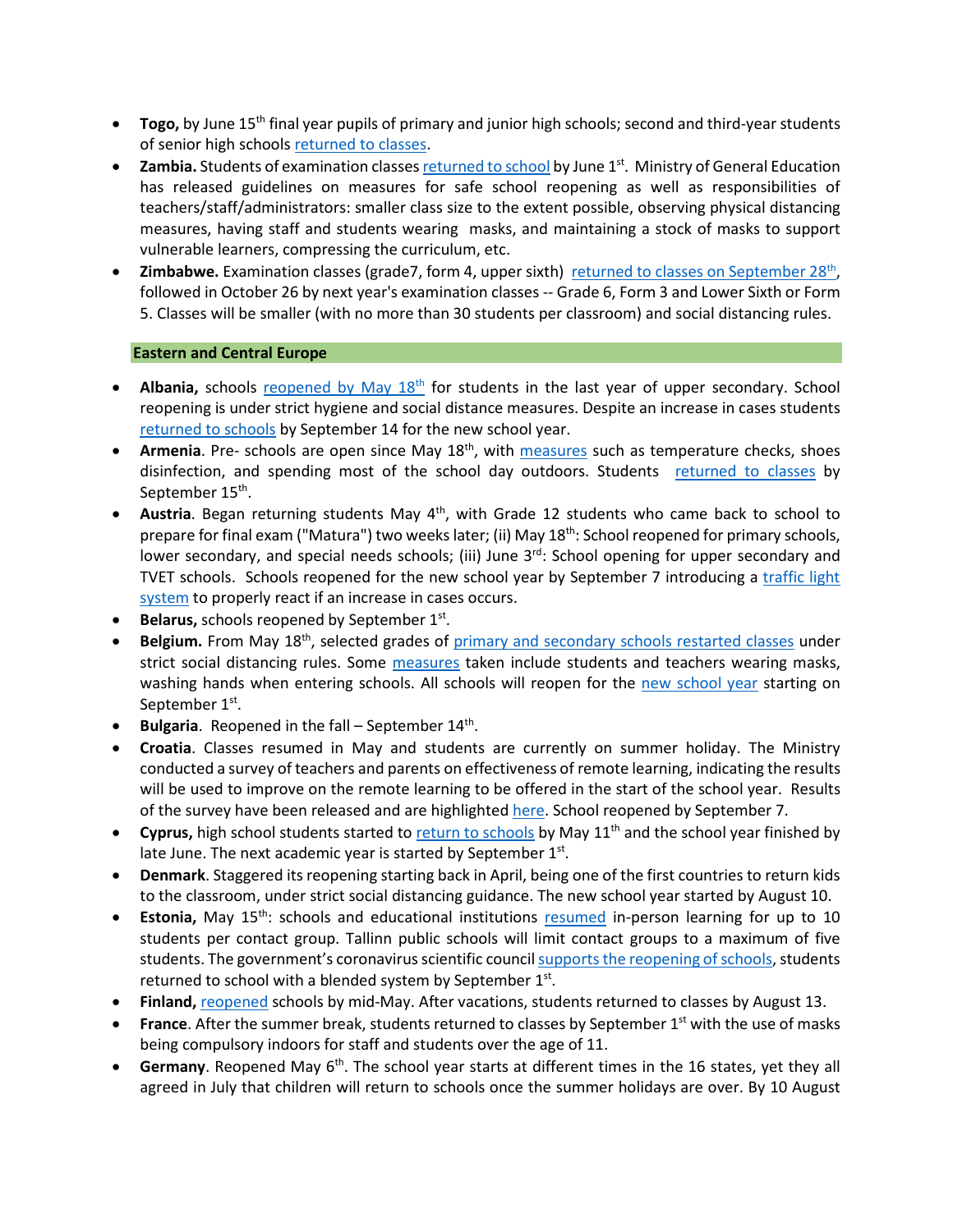schools reopened. The new package of measures designed by late August due to an increase in infections supports th[e safe reopening of schools](https://www.wsj.com/articles/germany-hits-pause-on-reopening-amid-rising-covid-19-infections-11598545067) for the new academic year.

- Greece. Student[s returned](https://www.brookings.edu/blog/order-from-chaos/2020/06/02/how-greece-can-reopen-without-ruining-its-coronavirus-containment-success/) May 4<sup>th</sup>, but are following guidelines, for example, stay at least two meters (6.56 feet) apart. Students and teachers are required to wear masks whe[n schools reopen for the new](https://www.reuters.com/article/us-health-coronavirus-greece-masks/greece-tells-students-to-wear-masks-when-schools-reopen-sept-7-idUSKBN25K1M8)  [school year](https://www.reuters.com/article/us-health-coronavirus-greece-masks/greece-tells-students-to-wear-masks-when-schools-reopen-sept-7-idUSKBN25K1M8) by September  $7<sup>th</sup>$ . The start of the school year was delayed and students returned by [September 14.](https://www.reuters.com/article/us-health-coronavirus-greece-education/greece-delays-school-reopening-to-sept-14-students-to-wear-masks-idUSKBN25S57M)
- **Hungary**, Schools will keep up digital education methods for the remainder of the term, but are allowed to [organize consultations for individual students or small groups](https://hungarytoday.hu/hungary-schools-open-coronavirus/) from June  $2<sup>nd</sup>$ . The new [school year](https://dailynewshungary.com/hungarian-schools-to-start-in-classrooms-on-sept-1/) started by September 1st.
- **Iceland,** by June 15<sup>th</sup> all schools were open, applying social distance and hygiene [measures.](https://www.icelandreview.com/ask-ir/whats-the-status-of-covid-19-in-iceland/) Schools reopened by late August after the vacations period.
- **Italy.** Children returned to classes by 14 September with students seated 1m apart and class sizes becoming smaller.
- **Kazakhstan.** Schools have started to reopen by September 1<sup>st</sup>
- **Kosovo:** [Schools reopened](https://gandhara.rferl.org/a/back-to-school-amid-the-covid-19-pandemic/30840488.html#:%7E:text=Schools%20are%20reopening%20for%20the,the%20spread%20of%20the%20coronavirus.&text=Kosovar%20schools%20reopened%20on%20September,the%20COVID%2D19%20crisis%20began.) September 14th
- Lithuania, reopened schools for primary school students by May 25<sup>th</sup>, other grades joined by early June. After summer break, schools reopened by September 1st.
- Luxembourg. Schools have [gradually been reopening](https://lu.usembassy.gov/covid-19-information/) since May 4<sup>th</sup>, with students in their final year of secondary school returning first. After summer break students returned by September 15.
- **Netherlands**. Students returned to schools after the summer break by August 17 but they [may be](https://www.government.nl/topics/coronavirus-covid-19/questions-about-coronavirus-and-the-education-sector)  [exempted](https://www.government.nl/topics/coronavirus-covid-19/questions-about-coronavirus-and-the-education-sector) if they or if someone they live with falls into a high risk category.
- **Norway**. Kindergartens were opened on April 20<sup>th</sup> and its primary schools on April 27<sup>th</sup>, starting with grade 1-4. Universities, colleges and vocational schools reopened from April  $27<sup>th</sup>$  for some students and employees. All students were returned to school before the summer holidays. Students returned to classes by August  $17<sup>th</sup>$ .
- **Poland,** schools [reopened](https://www.bbc.com/news/world-europe-52796699) by the end of May, then closed for summer and reopened by September  $1<sup>st</sup>$  with adjusted regulations including allowing principals the [to suspend classes](https://www.gov.pl/web/edukacja/bezpieczny-powrot-do-szkol-dzialania-men-w-organizacji-roku-szkolnego-20202021-w-warunkach-epidemii) (by groups of for the whole school) if outbreaks of COVID were to occur in schools.
- Portugal, school[s reopened](https://www.theportugalnews.com/news/restaurants-cafes-daycare-centres-and-schools-reopen-on-monday/54168) by mid-May and are reopened after the break by September 14<sup>th</sup>.
- Romania. By June 2<sup>nd</sup> schools [reopened](https://www.cedefop.europa.eu/en/news-and-press/news/romania-responses-covid-19-outbreak) for learners in the last year of lower and upper secondary school to help prepare students for the national exams. The Ministry of Health has prepared sanitary guidelines for th[e new school year](https://www.romania-insider.com/health-ministry-safety-rules-schools) which started on September 14<sup>th</sup>.
- Russian Federation, schools [reopened](https://www.themoscowtimes.com/2020/09/01/russian-schools-reopen-as-coronavirus-cases-climb-a71301) as of September 1 after summer holidays.
- **Slovak Republic,** schools and kindergartens [opened](https://domov.sme.sk/c/22406854/koronavirus-slovensko-uvolnenie-dalsich-opatreni.html) by June 1st. Schools reopened by September 2nd .
- **Slovenia.** Children in the first three grades of primary school, final years secondary school, and kindergartens returned to classrooms on  $\frac{May 18^{th}}{18}$ . After the summer break, students returned by September 1<sup>st</sup>.
- **Spain.** On May 25th a phased reopening restarted and only last year students of secondary and postsecondary in territories under phase 2 and 3 of reopening resumed classes. The Ministry of Education has prepare[d guidelines](https://www.lamoncloa.gob.es/serviciosdeprensa/notasprensa/educacion/Documents/2020/230620-Guia-educacion.pdf) for students to returned to schools by September, measures will be adapted depending on the situation in each of Spain's 17 autonomous regions. By September 8, there has been a partial return to classes.
- Switzerland. May 11<sup>th</sup> for younger grades. Older children from their 10<sup>th</sup> year, as well as university students, returned on June 8<sup>th</sup>. Students returned to classes after the summer break on August 17<sup>th</sup>.
- **Ukraine**, kindergartens [reopened](https://www.thenationalherald.com/coronavirus/arthro/schools_subways_open_in_ukraine_as_lockdown_lifted-347116/) by late May. Schools reopened on September 1<sup>st</sup> with the three modalities of operation: green are open with general hygiene and distancing precautions, yellow is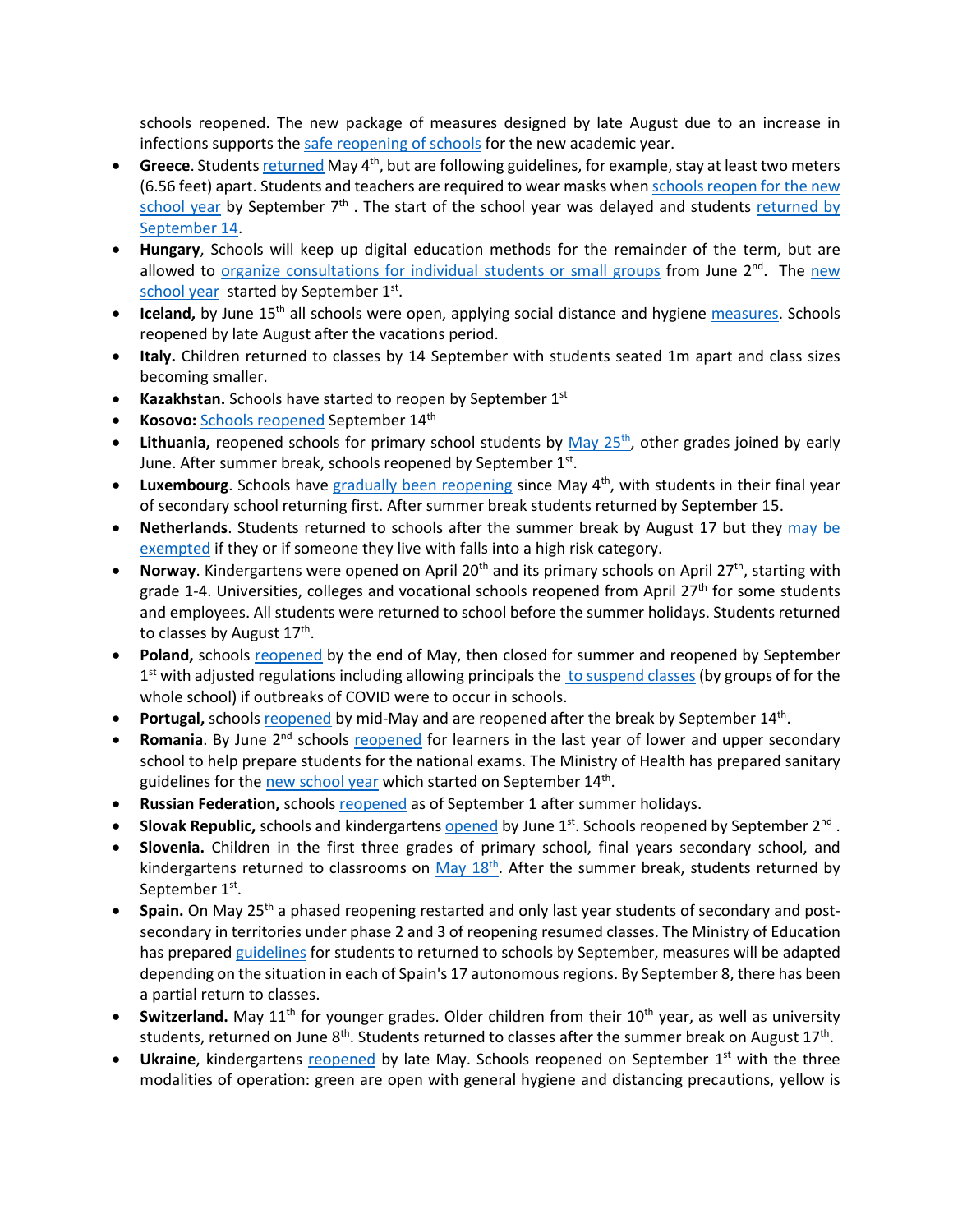when the incidence in the area is high thus some activities in schools are limited (physical training, etc.), red is when cases are in the school and all the school goes on distance learning for 2 weeks.

- **United Kingdom.** In **England,** secondary schools were allowed to reopen for years 10 and 12 since June  $10^{th}$ . Some nursery, pre-school, and reception year 1 and 6 started to go back by early June. In preparation for wide school reopening on September, th[e British Government has published its safety](https://www.bbc.com/news/education-53253722)  [plans](https://www.bbc.com/news/education-53253722) for England's (in-person) return to school - built on the principle of keeping classes or whole year groups apart in separate "bubbles" and the deployment of [a track, trace, and test program](https://www.bbc.com/news/uk-northern-ireland-53578636) being developed to limit the risk of transmission. In **Scotland**, schools have already reopened as well as some schools in **Northern Ireland**. **England** and **Wales** followed in September. There are [separate](https://www.bbc.com/news/education-51643556)  [guidelines](https://www.bbc.com/news/education-51643556) for each.
- Uzbekistan. A quarter of schools re-open September 14<sup>th</sup>. The remaining schools are set to open doors for students in the next two weeks (by October  $1<sup>st</sup>$ ). More than 2300 schools re-opened. There are about 10 thousand general education schools, 6.2 million students, and over 486 thousand teachers in Uzbekistan. Most schools are expected to restore traditional education (offline) by October  $1<sup>st</sup>$ . At the same time, the decision to open the schools will be made on a case by case basis, based on the epidemiological situation in the region, rate of confirmed cases in teachers, readiness of the health care system, and local council's decision. Starting from September  $14<sup>th</sup>$ , TV lessons are broadcasted for schoolchildren in all subjects. Only parents can determine the format of education for their children, i.e. online vs. traditional. The school administration is prohibited from involving students in the traditional format of education or putting pressure on parents.

#### **East Asia and the Pacific**

- **Australia**. States have the authority to follow up different guidelines or protocols given that the education system is administered at state level. Throughout the pandemic, schools in most states have remained open to children of essential workers and vulnerable children. Between May (New South Wales, Queensland, Western Australia) and June (Tasmania, South Australia, Northern Territory, and ACT) most students [across states](https://www.theguardian.com/australia-news/2020/aug/26/australia-covid-19-lockdown-rules-coronavirus-restrictions-by-state-how-far-can-travel-interstate-border-social-distancing-nsw-victoria-vic-queensland-qld-wa-sa-act-how-many-people-over-house) returned to school. An exception is the [state of Victoria](https://www.education.vic.gov.au/about/department/Pages/coronavirus.aspx) where students returned to remote and flexible learning by August  $5<sup>th</sup>$ , although schools and early childhood education centers are only open for vulnerable children and children of permitted workers.
- **Brunei Darussalam**. Reopened school[s early June](https://thescoop.co/2020/05/21/brunei-partially-reopens-schools-on-june-2-as-coronavirus-concerns-ease/) for students who will take national examinations and extended by July 27<sup>th</sup>.
- **Cambodia**[: The second phase of reopening the schools](https://www.khmertimeskh.com/50761521/schools-across-cambodia-reopen/) allows only for grade nine and grade 12 students to attend school, and each classroom must adhere to strict health measures.
- **China**. Dates of reopening varied based on the date of last reported case of COVID in the province. Practice social distancing whenever possible with examples including (i) allowing students from certain grades, e.g. the graduating classes, to register earlier than others to avoid peak traffic and avoiding large scale gathering by canceling parent days, campus events, and large-scale teacher training (ii) managing the access of vendors, service providers, and visitors to campus. Seats have plastic dividers to ensure students are safely distanced from each other. Re-adjusting school calendar to make up for lost face-to-face instruction time. Routinely carry out simple health screening, monitor instances of high-risk symptoms and health related absence, and provide daily updates to local authorities. China also developed a contingency plan if/when an active case of COVID is found in classroom. Beijing had to [reclose schools](https://www.nytimes.com/2020/06/17/world/asia/coronavirus-beijing-china.html) due to a new COVID-19 outbreak. Schools are open by September 14<sup>th</sup>, after the vacations period.
- Fiji, early childhood centers, primary and secondary schools [reopened](https://www.fbcnews.com.fj/news/covid-19/decision-to-reopen-schools-not-rushed/) by July 6<sup>th</sup>.
- **Indonesia**. On June 16 the Education and Culture Ministry announced plans for [a phased reopening of](https://www.thejakartapost.com/news/2020/06/16/indonesia-to-allow-phased-reopening-of-schools-in-covid-19-green-zones-minister.html)  [schools](https://www.thejakartapost.com/news/2020/06/16/indonesia-to-allow-phased-reopening-of-schools-in-covid-19-green-zones-minister.html) located in low risk areas or "green zones". By July 20<sup>th</sup> students started to [return to classes](https://www.thejakartapost.com/news/2020/07/16/schools-could-become-new-clusters-of-covid-19-transmission-indonesian-red-cross.html) in "green zones" of the archipelago in accordance with local protocols.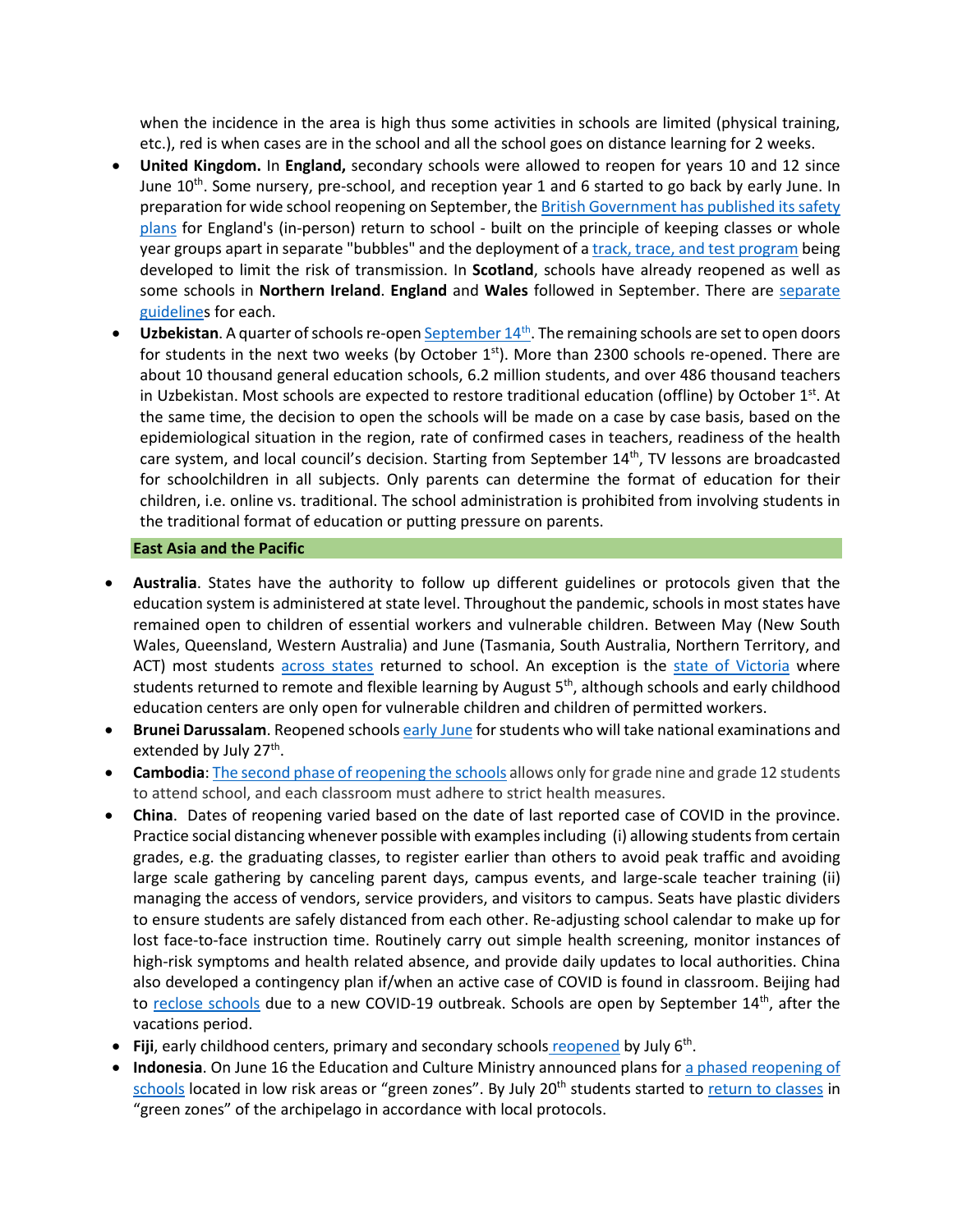- **Japan**. Dates of reopening vary but started in mid-April. Classrooms are ventilated and students are not allowed to gather in clusters. Washing of hands regularly throughout the day, especially before lunch. Checking of temperatures regularly. If an infection is confirmed, the infected individual and those who were in close contact are to be suspended, according to the guidelines. Temporary closure of classes or the entire school is also recommended. After vacations, students returned to classes by August 24<sup>th</sup>.
- **Lao PDR.** Schools have [partially opened](https://www.unicef.org/laos/stories/safely-back-school) for Grade 5, Grade 9 and Grade 12 as the government lifted the lockdown during mid-May. Opening the schools for Grade 1-4, 6-8 and 10-11 started on early June. After the break schools opened by September  $1^{st}$ .
- **Mongolia**. Schools have reopened by September 1<sup>st</sup>.
- **Myanmar**: Over [50 percent of high schools](https://www.tribuneindia.com/news/schools/over-50-high-schools-reopen-in-myanmar-126011) in Myanmar have opened. Myanmar's academic year usually starts in June, but this year's term was delayed due to the outbreak of COVID-19 in the country.
- **Papua New Guinea** schools began gradually reopening in late April. The Department of Education provided [specific instructions](https://covid19.info.gov.pg/files/28042020/Secretary%20Circular%20Instruction%205%20of%202020.pdf.pdf) for schools, teachers, and all education authorities to take in prevention of COVID-19. Parents can keep their children home if they wish to do so, yet they must inform schools so that children can continue their remote learning. Some of the prevention measures include mandatory facemasks for students and teachers and hand sanitizers or hand basins with soaps for hand washing in every recess break. However, [implementation of measures appears challenging,](https://www.rnz.co.nz/international/pacific-news/416597/png-schools-adjust-to-new-normal) with lack of masks in some areas and abundance in others. Some parents have resorted to sow masks themselves.
- New Zealand, schools [reopened](https://www.theguardian.com/world/2020/may/11/ardern-announces-new-zealand-will-reopen-schools-offices-and-restaurants-this-week) by mid-May and have not reported closures since. Students returned to classes by late August after the break.
- **South Korea.** After delays, began the school year in April online, then moved to in-person learning, beginning with high school seniors, followed by middle school seniors, juniors, and elementary schools by May  $20<sup>th</sup>$ . Since then, some schools and districts have re-closed or gone on lockdown after increase in confirmed cases. This has helped curb the rise of transmissions.
- **Singapore.** Schools fully reopened b[y early June.](https://www.usnews.com/news/world/articles/2020-06-02/schools-reopen-as-singapore-eases-lockdown-restrictions) Measures include temperature checks, use of masks, strict hygiene, among others
- **Thailand:** [Schools reopen in Thailand](https://www.reuters.com/article/us-health-coronavirus-thailand-school/schools-reopen-across-thailand-with-temperature-checks-masks-idUSKBN24253A) with precautions in place to guard against the coronavirus, ranging from temperature checks to installing makeshift cubicles for social distancing in classrooms.
- **Tonga.** After reopening, school[s closed by end of June](https://www.theguardian.com/world/2020/jun/17/coronavirus-in-the-pacific-weekly-briefing) to test how students, teachers, and parents cope with at-home learning. The remote learnin[g school trial](https://matangitonga.to/2020/06/30/students-enjoy-home-school-trial) included using radio, TV, and internet.
- **Tuvalu** Schools reopened on April 27<sup>th</sup>. The country closed its borders early and implemented tight measures.
- **Vietnam.** By mid-May, Vietnam had fully reopened all schools. The Ministry of Education and Training (MOET) developed a list of 16 priority responses for the basic education sector, and has sought support from development partners on implementation.<sup>[1](#page-9-0)</sup> These priorities relate to, for example, (1) the safe operation of schools to reduce virus transmission, including the availability of hygiene materials and part-time in-person classes for crowded classrooms; (2) bridging the learning gap related to school closures, including stronger distance education provision, curriculum streamlining, teacher training, and promoting awareness for parents, students, and others; and (3) protecting the most vulnerable, including raising caregivers' awareness on child nutrition needs, psychological support, and distance education materials in ethnic minority languages. After vacations, students returned to classes by September 1<sup>st</sup>.

<span id="page-9-0"></span><sup>1</sup> This information was extracted from the *Mitigating the impact of COVID-19 on learning and skill formation in Vietnam***,** prepared by the World Bank's Education Global Practice team for Vietnam. The larger document summarizes the Government's comprehensive Education Response to COVID19 and can be requested from the team (contact Dilip Parajuli (Sr. Education Economist) at dparajuli@worldbank.org).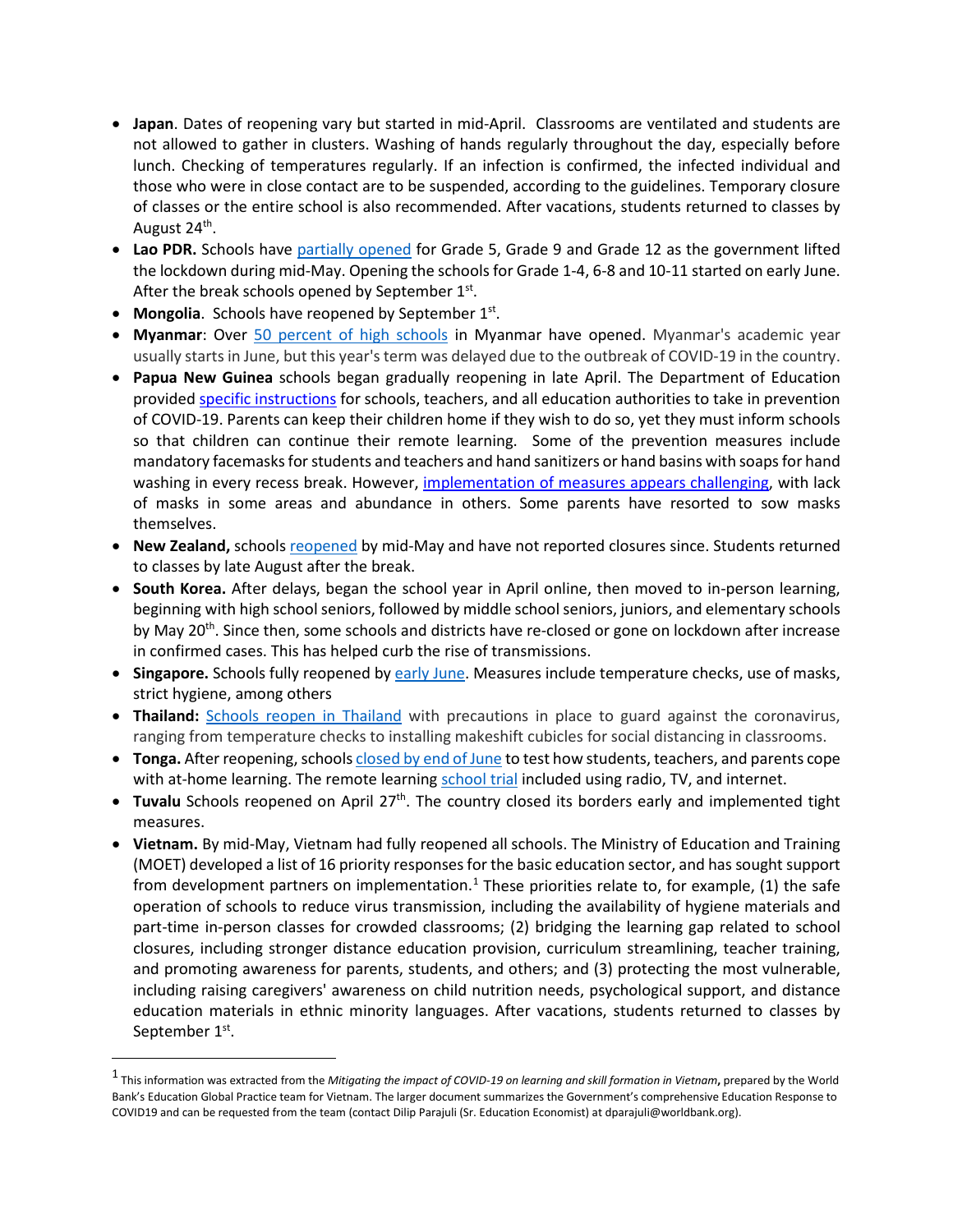#### **Latin, Central and North America**

- **Anguilla**. By late May the Ministry and Department of Education informed that classes restarted with some limitations.
- **Antigua and Barbuda**. [Schools reopened](https://268today.com/local-news/schools-in-antigua-and-barbuda-will-reopen-on-september-7/#:%7E:text=Education%20Michael%20Browne.-,Schools%20in%20Antigua%20and%20Barbuda%20will%20reopen%20on%20September%207,7.) on September 7<sup>th</sup>. According to a press release from the MoE, teachers returned on August  $31<sup>st</sup>$  and then students followed the week after.
- **Argentina**. Three provinces have reopened schools in August, San Juan, Formosa and Catamarca, on a voluntary basis and under a strict sanitary protocol.
- **Bahamas**. Starting October 5<sup>th</sup>, the MOE conducted a week of orientation throughout The Bahamas to familiarize all students and educators with how to access all facets of the new educational virtual paradigm. The orientation will be face-to-face, in a staggered fashion, convenient and accessible for all students.
- **Canada.** As of July 29th, all provinces had announced that most or all of their students will return to school in September. By September  $8<sup>th</sup>$  there has been a partial return to classes. In provinces such as British Columbia and Quebec, students will be divided into "learning groups" which will be the group students can interact with, which the government says will reduce the risk of transmission among students, while improving contact tracing in the event of an outbreak. Additional resources have also been allocated at provincial level to help schools prepare for the upcoming school year, which will go towards increased cleaning expenses, hand-washing stations and additional supplies for students and teachers. For a summary of the back-to-school plans by province, clic[k here.](https://www.ctvnews.ca/who-heads-back-to-class-in-september-a-look-at-school-reopenings-by-province-1.5042739)
- [Mexico](https://listindiario.com/las-mundiales/2020/08/03/629094/mexico-comenzara-el-nuevo-curso-escolar-a-distancia-el-24-de-agosto) the new school year started this August 24<sup>th</sup> [using remote learning](https://www.infobae.com/america/mexico/2020/08/13/sep-este-es-el-calendario-escolar-oficial-para-educacion-basica/#:%7E:text=El%20ciclo%20escolar%202020%2D2021,sin%20clases%20por%20labores%20administrativas.) (television and radio) until the pandemic allows for students to return to school. The Secretary of Education has made agreements with television corporations so that they schedule the emission of educational content for 24 hours and seven days a week through six channels. For those who can't access televised content, radio content as well as textbook distribution will be put in place.
- **Nicaragua.** Schools and public universities started classes by April 20<sup>th</sup> after the regular holidays. The Government has allowed private schools to close. Attendance is low-medium in urban areas and higher in rural areas.
- **Panama** has started the school year this July 20<sup>th</sup> with an adapted curriculum to focus on essential learning and using distance learning to reach children in all grades, as well as children with disabilities. There is no known date for face to face learning to start.
- **Peru,** by July 1<sup>st</sup> [in-person teaching](https://pe.usembassy.gov/covid-19-information/) at primary and secondary schools began for schools located in rural areas with limited means of communication, internet connectivity, and zero COVID-19 infections. In regions where there is limited access to internet,  $TV$  lessons are being prioritized to reach more students.
- The United States. On July 23<sup>rd</sup>, the Center for Disease, Control and Prevention issued a statement on school reopening and relevant guidelines. It also released th[e "Plan, Prepare, and Respond"](https://www.cdc.gov/coronavirus/2019-ncov/community/schools-childcare/index.html) guidelines targeting administrators, caregivers, and parents about safety in schooling. States and school districts are opening online, in-person, or in a blended way, a state by state list on the status of reopening can be found [here.](https://www.today.com/parents/when-will-school-open-here-s-state-state-list-t179718).
- **Uruguay** [began the return to classes](https://cnnespanol.cnn.com/video/escuelas-uruguay-normalidad-apertura-clases-adaptacion-perspectivas-buenos-aires-pkg-dario-klein/) in some rural areas by late April and moved in phases. By June  $29<sup>th</sup>$ . Uruguay reached a [full reopening](https://www.infobae.com/america/america-latina/2020/06/29/uruguay-completa-la-reapertura-de-las-escuelas-256-mil-alumnos-vuelven-a-clase-en-montevideo/) of schools with 256 thousand students coming back to classes in Montevideo. Some of th[e main characteristics](https://www.bbc.com/mundo/noticias-america-latina-53579960) of the gradual reopening so far are mandatory testing of school staff and teachers, blended learning, allowing teachers and staff who are at high risk (over 65 years old or with pre-existing conditions) to remain home. After vacations, students returned to classes by September 1<sup>st</sup>.